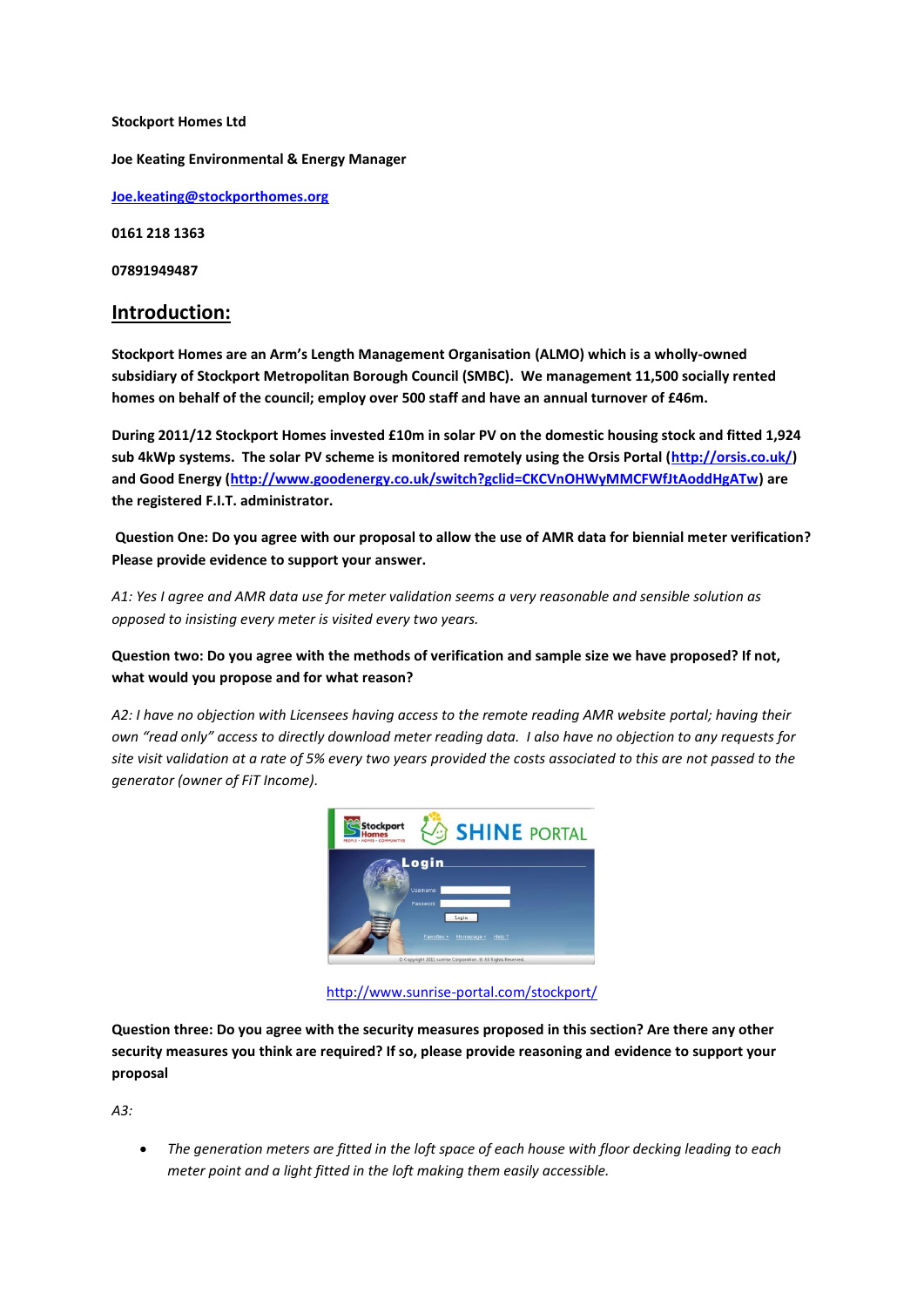- *The tenants living in those properties only benefit from the 'free' electricity produced by the PV system and have no claim over the F.I.T. I would therefore suggest there is little to no risk associated to meter tampering from that point of view as there is no drive or reward.*
- *Stockport Homes are a reputable business which is wholly owned by the Local Authority. It is just unrealistic to suggest a company of this stature and status would de-fraud the F.I.T. scheme by deliberately changing data to benefit financially. Furthermore clear evidence can be provided by Good Energy on all the historic F.I.T. claims which have taken place over the past three years and this data can be used to benchmark against new data submissions. Finally to allow random audits every two years on samples of the portfolio would also be a 'safety net' to ensure data is accurate, true and honest.*
- *Stockport uses the Elster A100C meter (*[http://www.elstermetering.co.uk/en/2068.html\)](http://www.elstermetering.co.uk/en/2068.html) *and attached documentation.*
- *Suggested re-wording to point 4.8*
	- o *4.8. Not all AMRs are sealed composite units or fitted with anti-tamper sensors & logging capability so, to reduce the risk of tampering, we propose that all AMR fitted installations, which are not composite sealed units or fitted with anti-tamper sensors & logging capability should have tamper proof seals in place. These tamper proof seals should mean that unauthorised parties will not be able to affect the operation of the meter in anyway.*

## **Question four: Do you agree with our proposals regarding standardisation of installation and commissioning, methods of communication and data models? If not, what alternatives would you suggest?**

*A4: I would suggest that the requirement for both primary & secondary means of communication be applied where it is clear that the primary form of communication is proven to be unreliable.*

*Forcing the use of secondary would have a significant cost burden to our organisation.*

*The current coverage of the Geographic area we cover maintains a 99.9% consistent "up time" using EE & Vodafone networks as the mobile data carrier. Perhaps a secondary communications could be suggested when a "down time" or failure rate of >10% is encountered.*

*Also, we would suggest that as well as DLMS/COSEM compliance, that AMR's fully comply with IEC 62056. This would enable greater choice of interchangeable units – driving costs down in the terms of choice of maintenance replacements over the life of the systems.*

## **Question five: Do you think that our proposals for monitoring and fault findings are suitable? If not, what further guidance would you suggest?**

*A5: Yes, this seems a very reasonable solution.* 

## **Question six: what methods would you propose as alternatives to physically reading non-AMR meters?**

*A6: In terms of other solutions to different methodologies to physical reads on non-AMR installs; in this day and age of technology I would suggest most people have access to mobile phones with cameras and/or internet. The potential to send over a photo once every two years seems reasonable. Maybe sample checks could be performed. Also would there be any scope for 'piggy backing' on the gas/electricity data collectors service?*